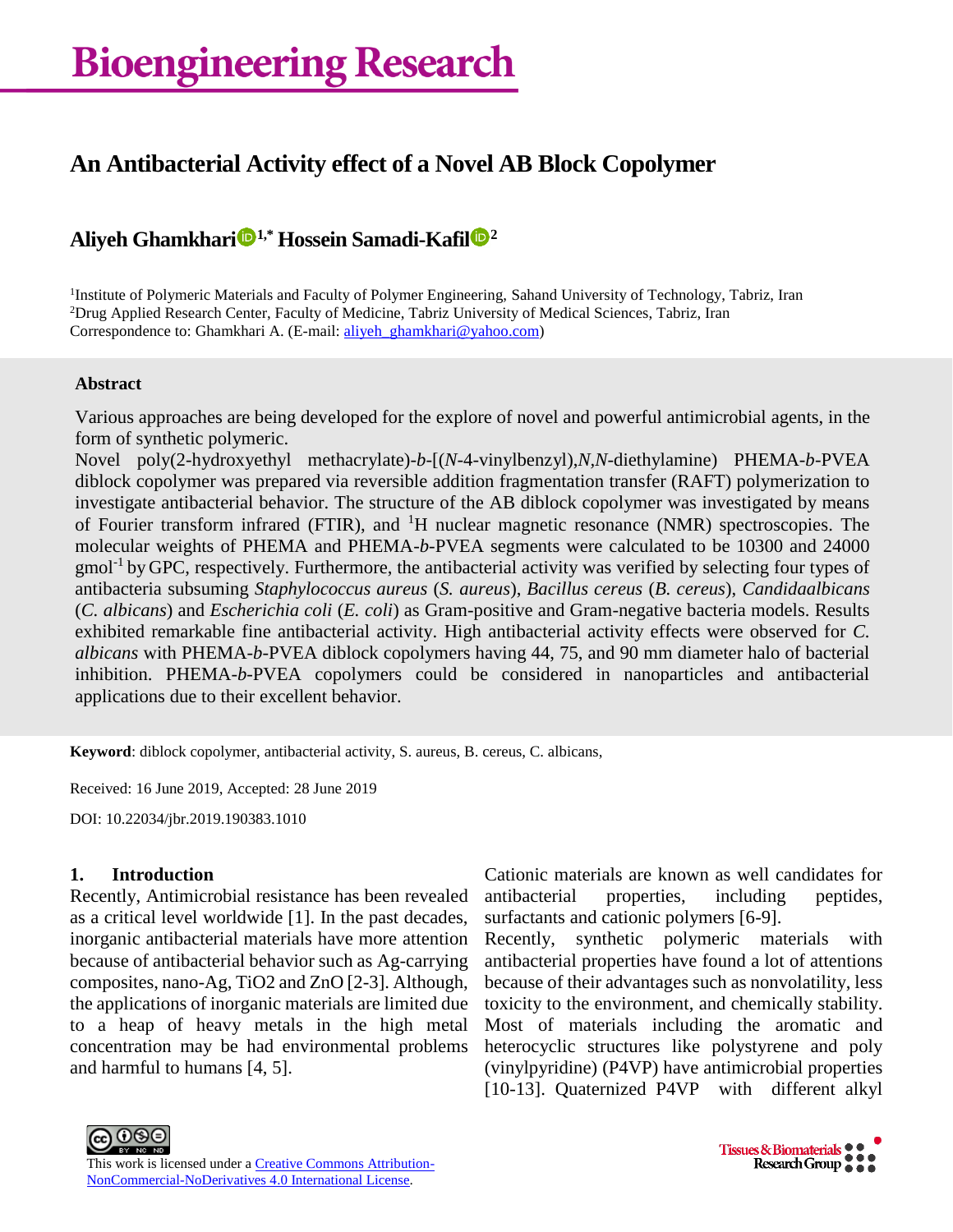bromides kills drug resistant staphylococcus epidermids, P. aeruginosa and Escheria coli bacteria, being more propounded with N-hexylated P4VP [14]. Also, poly(acrylic acid) (PAA) copolymers have demonstrated an antimicrobial effect. In one study, cold-plasma-grafted acrylic acid on a poly(ethylene)(PE) surface creates inhibition zones for Staphylococcus aureus (S. aureus) [15,16].

The antimicrobial polymers properties were examined against E. coli and S. aureus, revealing control effectiveness. Lu et al synthesized four quanternary ammonium salt monomers with DMAEMA. Their bactericidal activities were investigated and inhibitory zone diameters against E. coli and S. aureus [17]. Also, the antibacterial activity of HEMA-DMAEMA copolymer against S. aureus and E. coli was considered by zone of inhibition. The results depict that quaternized monomer has caused the antibacterial activity increase [18].

Herein, we strategically synthesized a library of novel poly(2-hydroxyethylmethacrylate)-*b*-poly[(*N*-4-

vinylbenzyl), *N,N*-diethylamine) PHEMA-*b*-PVEA diblock copolymer created by a highly efficient polymerization technique reversible addition fragmentation transfer (RAFT) polymerization technique. Among reported approaches, RAFT can be carried out in more moderate conditions to afford polymers with controlled molecular weights, narrow dispersities, and complex macromolecular architectures [19-21], and screened against a range of bacteria.

Furthermore, the bactericidal properties of synthesized diblock copolymer were studied by selecting four types of antibacteria, i.e., *Staphylococcus aureus* (*S. aureus*), *Bacillus cereus*  (*B. cereus*), *Candidaalbicans* (*C. albicans*) and *Escherichia coli* (*E. coli*) as Gram-positive and Gramnegative bacteria models, respectively. The antibacterial properties were successfully verified for PHEMA-*b*-PVEA diblock copolymer.

## **2. Materials and Methods**

## **2.1. Materials**

4-chloromethyl styrene (CMS), diethyl amine (DEA), anhydrous potassium carbonate  $(K_2CO_3)$  and  $2,2^2$ azobisisobutyronitrile (AIBN) were purchased from against *Staphylococcus aureus* (*S. aureus*), *Bacillus* 

Sigma-Aldrich (USA). 4-cyano-4-[(phenylcarbothioyl)sulfanyl] pentanoic acid (RAFT) agent was synthesized in our laboratory. *Staphylococcus aureus* (*S. aureus*), *Bacillus cereus*  (*B. cereus*), *Candidaalbicans* (*C. albicans*) and *Escherichia coli* (*E. coli*) were obtained from Hangzhou Microbe Reagent Co., Ltd. (China). All other reagents were purchased from Merck and purified according to the standard methods.

## **2.2. Synthesis of** *N***-(4-vinylbenzyl)-***N, N***diethylamine (VEA)**

 $2 \text{ mL of DEA}, 4.2 \text{ mL of CMS}, 27.6 \text{ g of K}_2\text{CO}_3$  were added to the reactor and dissolved in 30 mL CHCl3. The solution was stirred under an argon atmosphere for about 24 hours at 50 °C. The crude product was filtered and extraction, and then the solvent were transferred by a rotary evaporator. The crud product was segregated using petroleum ether with silica-gel column chromatography (Scheme 1A).

## **2.3. Synthesis of PHEMA by RAFT technique**

In an ampoule, HEMA (5 mL, 40 mmol), RAFT agent (46.0 mg, 0.16 mmol) and AIBN (1.7 mg, 0.01 mmol), 5 mL DMF were poured and degassed with several freeze–pump–thaw cycles. Then, the mixture moved in an oil bath at 70 °C for about 18 hours. Finally, the ampoule was quenched and precipitated in cold diethyl ether (50 mL). The product was dried under vacuum at room temperature (Scheme 1B).

## **2.4. Synthesis of PHEMA-***b***-PVEA diblock copolymer**

In an ampoule, PHEMA (700 mg, 0.07 mmol), VEA (1 mL, 5.2 mmol) and AIBN (1.7 mg, 0.01 mmol), 5 mL DMF were poured and degassed with several freeze–pump–thaw cycles. Then, the mixture moved in an oil bath at 70 °C for about 18 hours. Finally, the ampoule was quenched and precipitated in water/methanol mixture cold (70 mL). The product was dried under vacuum at room temperature (Scheme 1C).

## **2.5. Antibacterial activity test**

Antibacterial activity of samples was investigated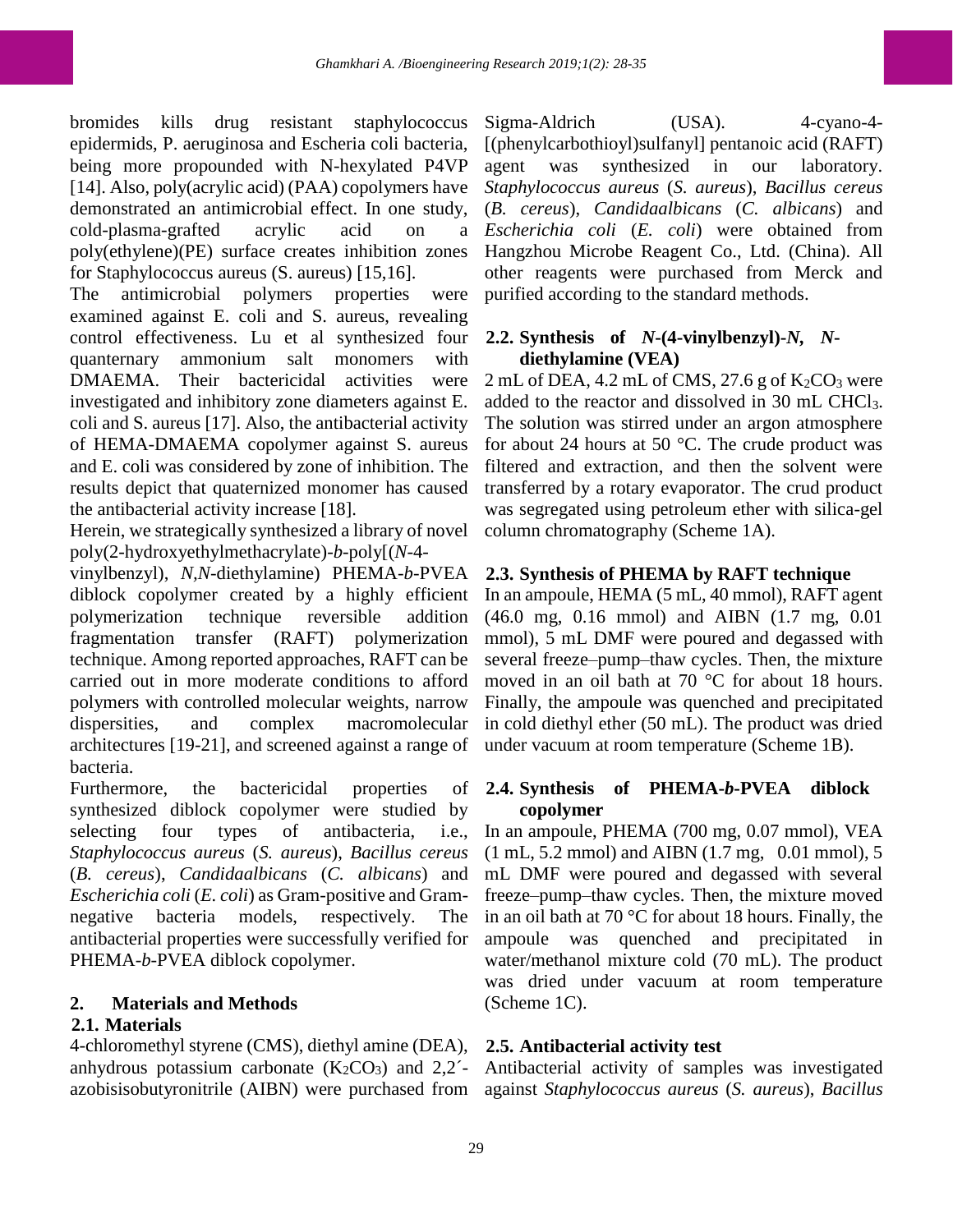*cereus* (*B. cereus*), *Candidaalbicans* (*C. albicans*) and *Escherichia coli* (*E. coli*) by the Kirby bauer disc diffusion method according to Clinical laboratory standard institute recommendations [22]. The materials were tested in Muller hinton agar plates (*Merck KGaA,* Darmstad, Germany). A diblock copolymer with 10, 25, and 50 mg mL<sup>-1</sup> concentration and 1 mL of the bacterial suspension were transferred into each plate. Plates were incubated at 37 ºC for 24 h in the static mode conditions, and then results were expressed as diameter of inhibition zone and compared with control bacteria [23].

#### **2.6. Characterization**

Fourier transform infrared (FTIR) spectra of the samples were taken on a shimadzu 8101 M FTIR (Shimadzu, Kyoto, Japan) between the wavenumbers of 400 and 4000  $\text{cm}^{-1}$ . The samples were prepared by grinding the dry powders with potassium bromide (KBr), and compressing the mixture into disks. The spectra were recorded at room temperature. Proton nuclear magnetic resonance (1H-NMR) spectra were recorded at 25°C using a FT-NMR (400 MHz) Bruker spectrometer (Bruker, Ettlingen, Germany). The samples for 1HNMR spectroscopy was prepared by dissolving about 10 mg of sample in 1 mL of deuterated dimethyl sulfoxide (DMSO-d6) and chemical shifts were reported in ppm units with tetramethylsilane (TMS) as an internal standard. Size exclusion analyses were carried out using a Waters 1515 (USA) gel permeation chromatography (GPC) instrument equipped with Breeze 1515 isocratic pump and 7725 manual injectors.

#### **3. Results and Discussion**

However, the development of antimicrobial synthetic polymeric have been extended due to the various structure of polymers such as star, hyparbranched polymers, and inorganic-polymer hybrids in other targeted applications like drug/gene delivery [24-26]. The FTIR spectra of VEA monomer, PHEMA and PHEMA-*b*-PVEA are demonstrated in Fig. 1. The FTIR spectrum of the VEA monomer shows the stretching vibrationsas a strong band of aromatic group and C-N at  $1663$  cm<sup>-1</sup> and  $1066$  cm<sup>-1</sup>, respectively. The FTIR spectrum of the PHEMA



**Figure 1.** The FTIR spectra of the VEA, PHEMA and PHEMA*b*-PVEA samples.

shows the aliphatic stretching vibrations at 2918 and 2958 cm<sup>-1</sup>, the stretching vibration of carbonyl group, C-O and C-O-C at 1724 cm<sup>-1</sup>, 1373 cm<sup>-1</sup> and 1271 cm<sup>-</sup> <sup>1</sup>, respectively. The hydroxyl group centered at 3509 cm-1 . The FTIR spectrum of the PHEMA-*b*-PVEA diblock coplolymer exhibits the main band aromatic C=C stretching vibration and aromatic ring at 1456  $cm^{-1}$  and 831  $cm^{-1}$ , respectively.

The <sup>1</sup>HNMR spectrum of the VEA monomer is shown in Fig 2A. The chemical shifts at 1.20, 2.40 and 3.60 ppm are related to the  $CH_3$ , -CH<sub>2</sub> and N–CH<sub>2</sub> protons of the VEA, respectively. The chemical shifts at 5.20- 5.80 and 6.50-7.10 ppm are allied to the vinyl and aromatic protons of the VEA monomer.

The successful preparation of the PHEMA homopolymer is confirmed by  ${}^{1}$ HNMR in Fig. 2B. The chemical shifts of O $CH_2$ -CH<sub>2</sub>-OH, OCH<sub>2</sub>-CH<sub>2</sub>-OH, OCH<sub>2</sub>-CH<sub>2</sub>-O<sub>H</sub> protons and RAFT agent backbone are observed at 3.56, 4.02, 4.83 and 0.85- 2.10 ppm, respectively.

The successful preparation of the PHEMA-*b*-PVEA diblock copolymer is confirmed by  ${}^{1}$ HNMR in Fig. 2C. The chemical shifts of CH3, -CH<sup>2</sup> protons and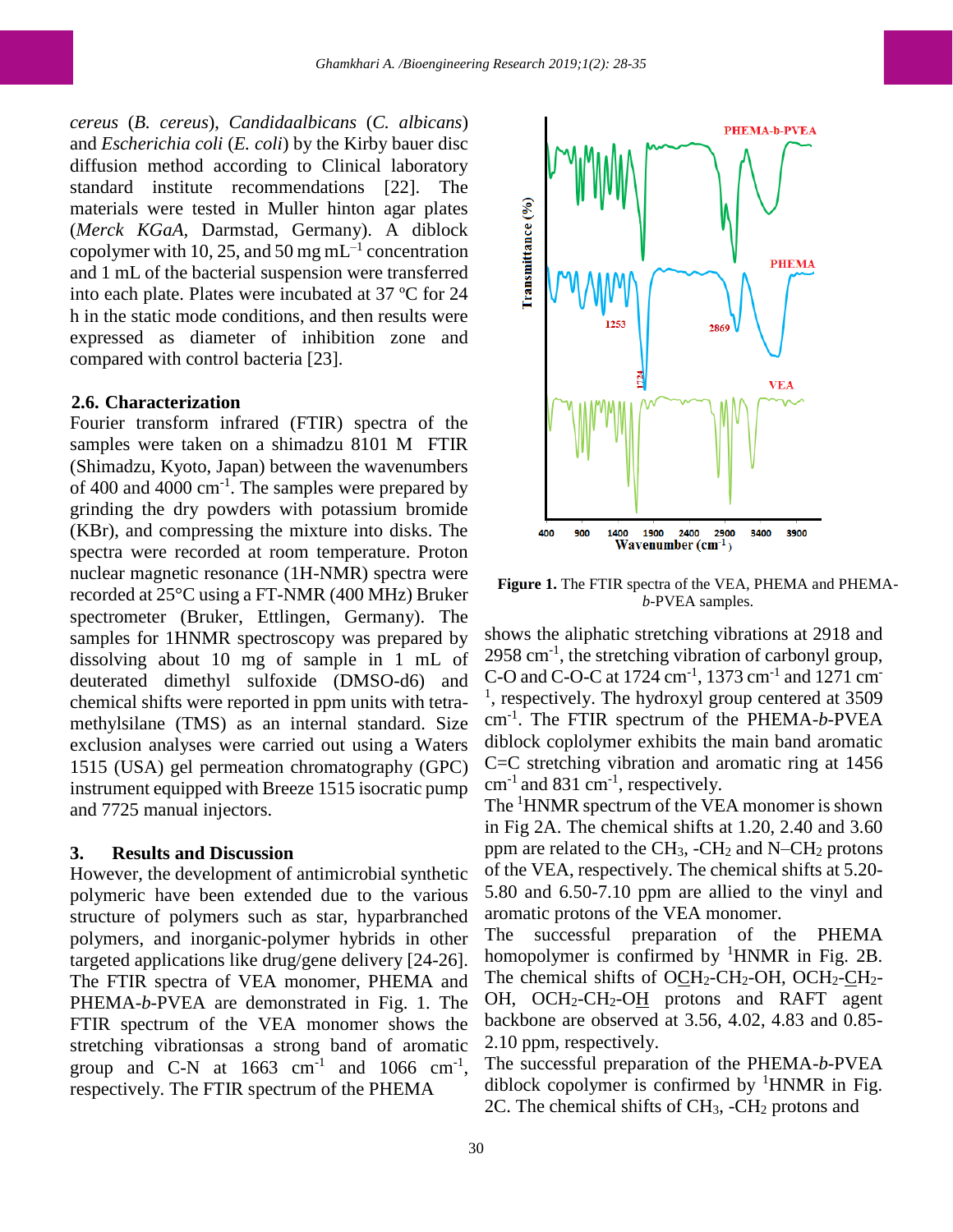

**Figure 2.** The <sup>1</sup>H NMR spectra of the VEA, PHEMA and PHEMA-*b*-PVEA.



**Figure 3.** GPC traces of PHEMA homopolymer and PHEMA*b*-PVEA diblock copolymers.

RAFT agent backbone are observed at 0.85-2.10 ppm, respectively. The protons of the  $N-CH_2$ ,  $-CH_2OH$ , and –OCH<sup>2</sup> groups are appeared at 2.37, 3.50 and 3.55 ppm, respectively. The aromatic proton is shown at 6.70-7.30 ppm.

Herein, a novel PHEMA-*b*-PVEA diblock copolymer was prepared with RAFT polymerization method. The GPC chromatograms of PHEMA and PHEMA*b*-PVEA are shown in Fig. 3. The polydispersity index (*PDI*) and  $M_n$  values of PHEMA = 1.14, Mn=10300 and PHEMA-*b*-PVEA (*PDI* = 1.19), M<sub>n</sub>=24000.

#### **3.1. Antibacterial activity analysis of PHEMA-***b***-PVEA**

Most of cytotoxic materials also possess antibacterial properties. The plate images of PHEMA-*b*-PVEA are exhibited after antimicrobial assays with *S. aureus* in 10, 25 and 50 mg/mL concentration per disc. These images showed 27, 31 and 35 mm diameter halo of bacterial inhibition. The same effects were detected against *B. cereus*, which showed 22, 26 and 30 mm diameter halo of bacterial inhibition (Fig. 4). The high antibacterial activity effects were observed against *C. albicans* with PHEMA-*b*-PVEA diblock copolymers. The bacterial and fungal results demonstrated that the highest effect was acquired for *C. albicans* with 44, 75 and 90 mm diameter halo of fungal inhibition, and inversely, the lowest effect was detected for *E. coli*  having 12, 14 and 17 mm diameter halo of bacterial inhibition. The antibacterial and anti-fungal properties of these materials were very good for Gram-positive (Fig. 4), however, they had a little effect on Gram-negative (Fig. 5). The antibacterial activity of PHEMA-*b*-PVEA against four bacteria are reported in Table 1, in which the determination of inhibitory expressed in concentrations of 10, 25, 50 mg/mL.

#### **4. Conclusion**

The structure activity relationship of synthetic antimicrobial polymers has been investigated due to possibility of discovering new alternatives for combating the rise of multidrug resistance in bacteria. The antimicrobial assays of PHEMA-*b*-PVEA were also exhibited with *S. aureus*, *B. cereus*, *C. albicans*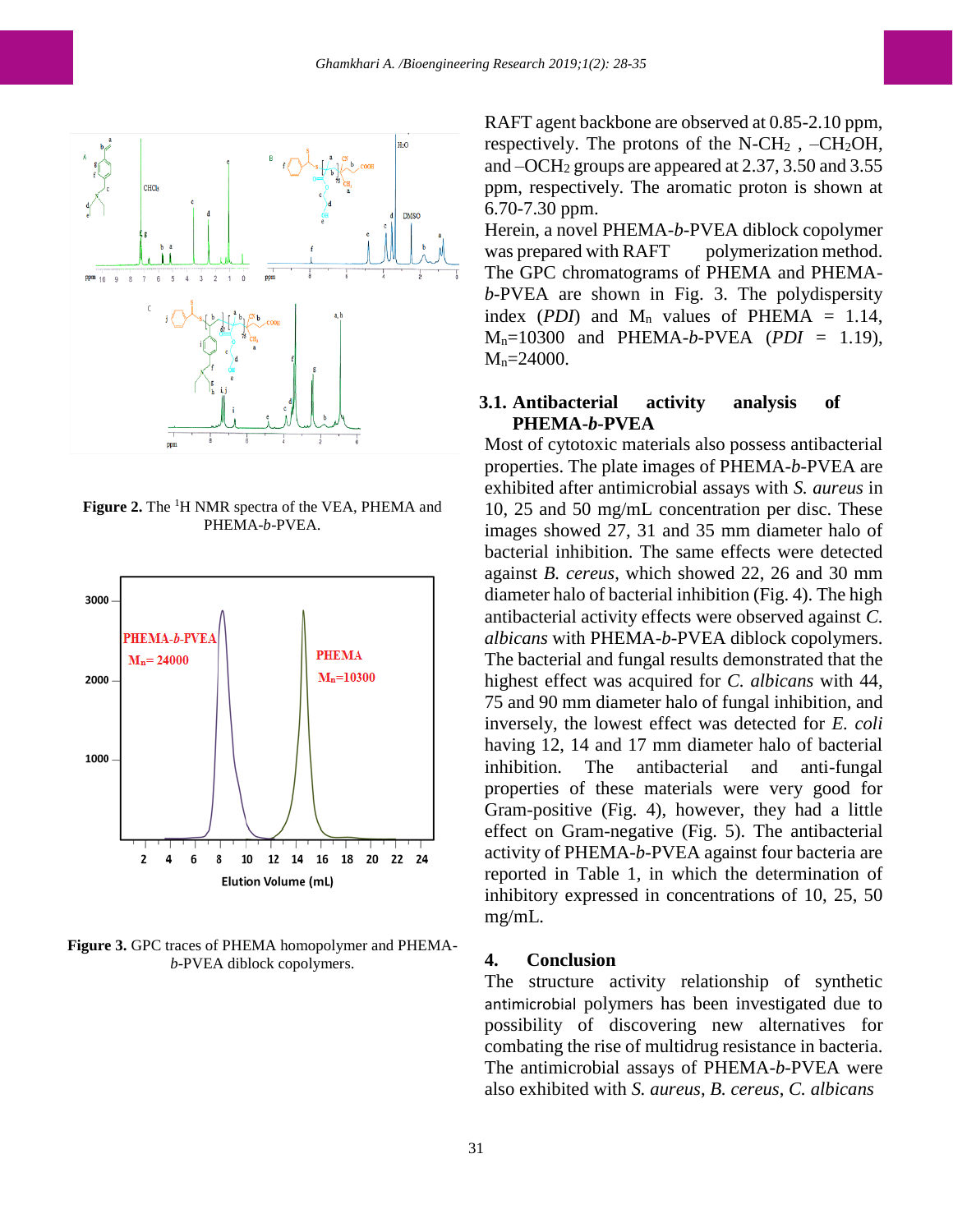

**Figure 4.** Antimicrobial activity of PHEMA-*b*-PVEA against *S. aureus*, *B. cereus*, and *C. albicans* as models of Grampositive bacteria by the disc diffusion method with 10, 25, 50 mg mL $^{-1}$  concentrations.



**Figure 5.** Antimicrobial activity of PHEMA-*b*-PVEA against *E. coli* as models of Gram negative bacteria by the disc diffusion method with 10, 25, and 50 mg  $mL^{-1}$  concentration.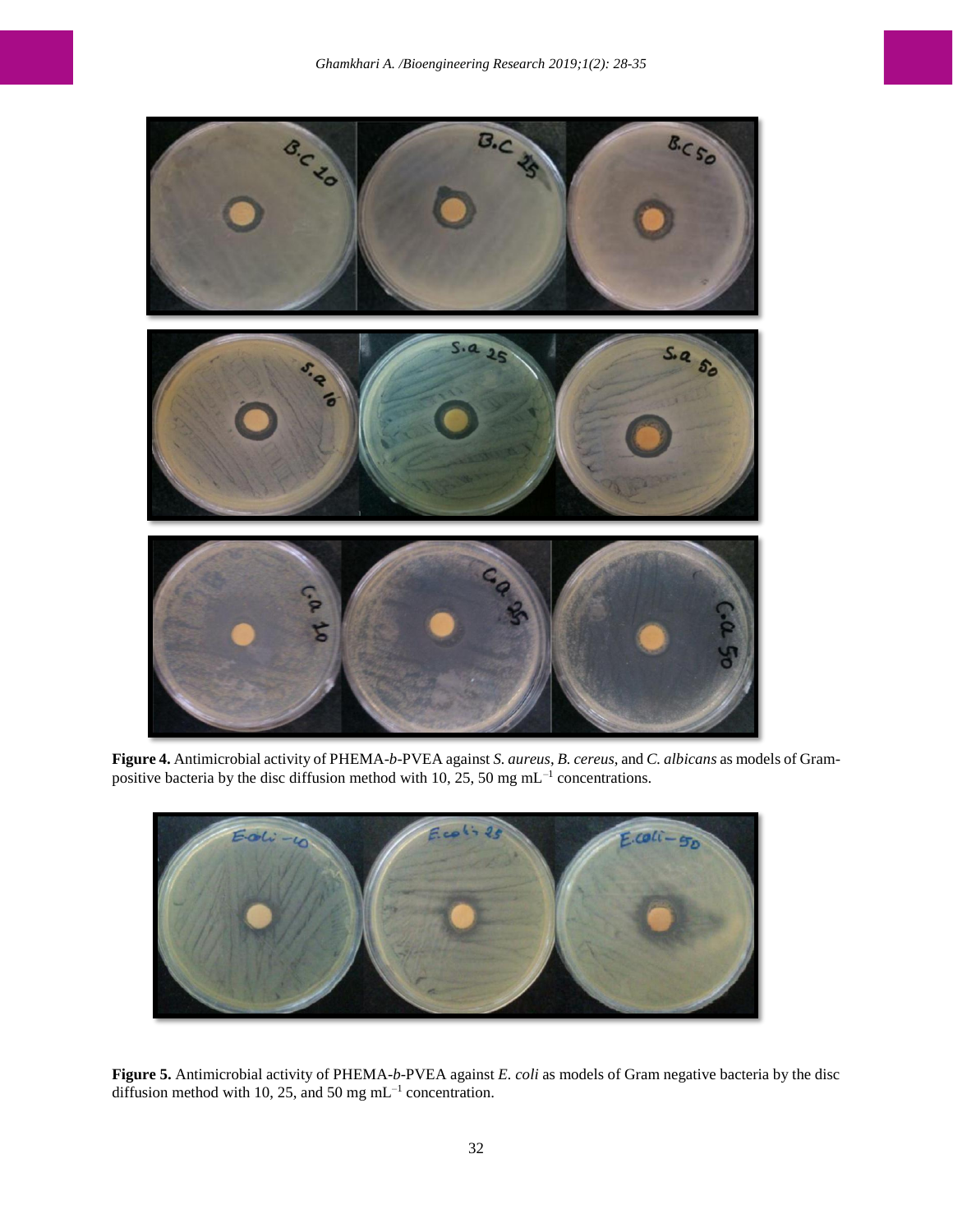

**Scheme 1.** Synthesis of VEA, PHEMA and PHEMA-*b*-PVEA.

| Table 1. Antibacterial activity of PHEMA-b-PVEA against four bacteria and determination of the inhibitory in<br>concentrations expressed in 10, 25, 50 mg/mL. |                    |                    |                    |
|---------------------------------------------------------------------------------------------------------------------------------------------------------------|--------------------|--------------------|--------------------|
| <b>PHEMA-b-PVEA</b><br>concentration                                                                                                                          | $10 \text{ mg/mL}$ | $25 \text{ mg/mL}$ | $50 \text{ mg/mL}$ |
| S. aureus                                                                                                                                                     | $27 \text{ mm}$    | $31 \text{ mm}$    | $35 \text{ mm}$    |
| <b>B.</b> cereus                                                                                                                                              | $22 \text{ mm}$    | $26 \text{ mm}$    | $30 \text{ mm}$    |
| C. albicans                                                                                                                                                   | 44 mm              | $75 \text{ mm}$    | $90 \text{ mm}$    |
| E. coli                                                                                                                                                       | $12 \text{ mm}$    | $14 \text{ mm}$    | $17 \text{ mm}$    |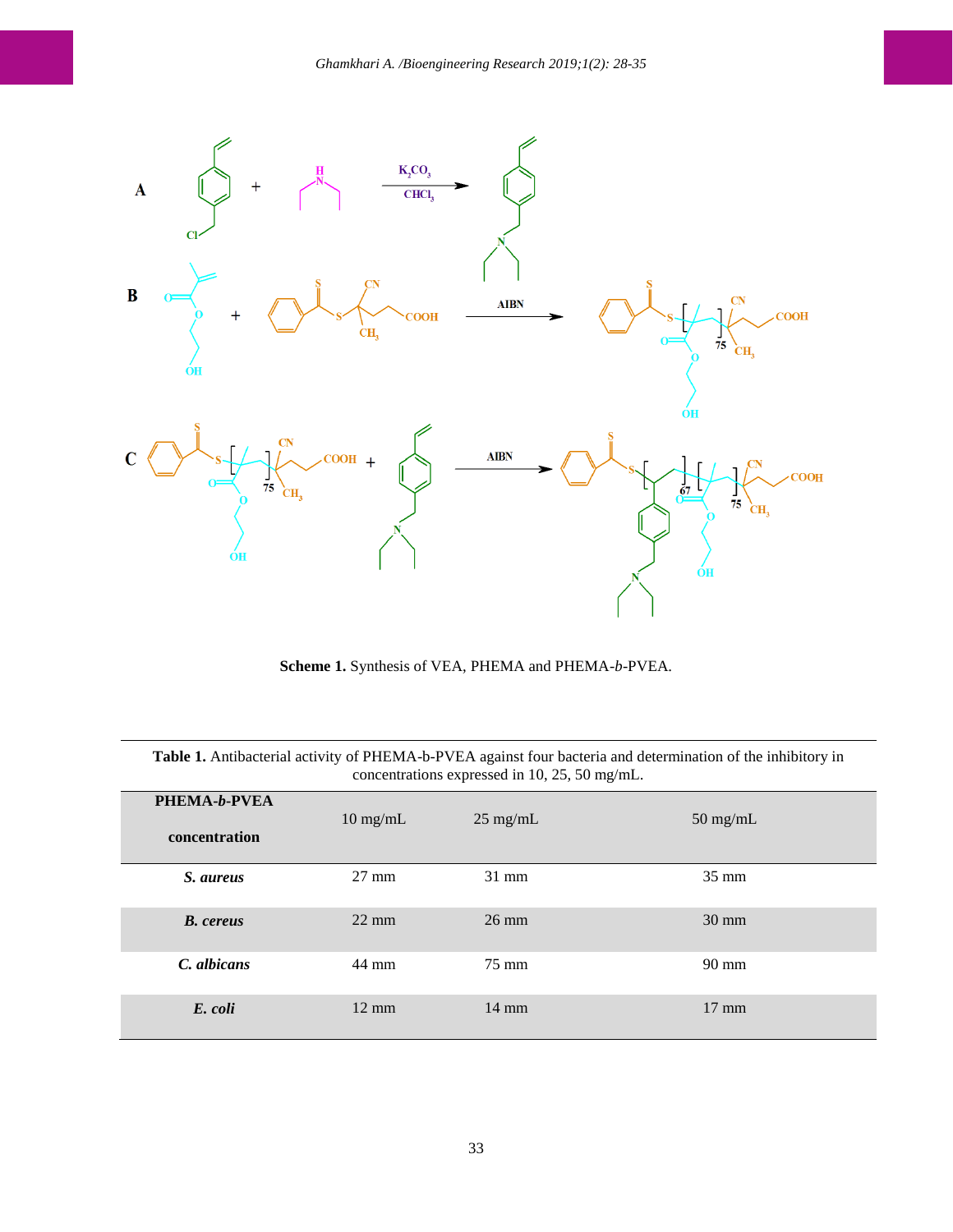and *E. coli* in 10, 25, and 50 mg/mL concentration per disc. The diameter halo of *S. aureus* and *B. cereus*  bacterial inhibition were 27, 31, 35 mm and 22, 26, 30 mm, respectively. The high antibacterial activity effects were observed against *C. albicans* with 44, 75 and 90 mm diameter halo of bacterial inhibition, and inversely, the low antibacterial activity effects were observed against *E. coli* having 12, 14 and 17 mm diameter halo of bacterial inhibition. The highest antibacterial activity was detected for *C. albicans*  compared with the others. These diblock copolymers had a good effect on Gram-positive and a little effect on Gram-negative. The synthesized PHEMA-*b*-PVEA diblock copolymers could be used as an appropriate candidate for drug delivery and antibacterial activities. The significant anti-bacterial of the synthesized copolymer highlights them as promising copolymers for the development of highly specific anti-bacterial agents in other words, incorporating both properties in the same copolymer.

#### **Acknowledgements**

We express our gratitude to the Sahand University for supporting this project.

#### **Reference**

- [1] Judzewitsch P. R., Nguyen T. K., Shanmugam S., Wong E.H., Boyer C., Towards Sequence-Controlled Antimicrobial Polymers: Effect of Polymer Block Order on Antimicrobial Activity. Angewandte Chemie 20018; 130: 4649- 4654.
- [2]. Yang G., Yin H., Liu W., Yang Y., Zou Q., Luo, L., and Li H., Synergistic Ag/TiO2-N photocatalytic system and its enhanced antibacterial activity towards Acinetobacter baumannii. Applied Catalysis B: Environmental 20018; 224: 175-182.
- [3]. Shahid S., Khan S. A., Ahmad W., Fatima U., Knawal S., Size-dependent bacterial growth inhibition and antibacterial activity of Ag-doped ZnO nanoparticles under different atmospheric conditions. Indian Journal of Pharmaceutical Sciences 2018; 80: 173-180.
- [4]. Nejad Z. D., Jung M. C., & Kim K. H., Remediation of soils contaminated with heavy metals with an emphasis on immobilization technology. Environmental geochemistry and health 2018; 40: 927-953.
- [5]. Gong Y., Zhao D., Wang Q., An overview of fieldscale studies on remediation of soil contaminated with heavy metals and metalloids: Technical progress over the last decade. Water research 2018.
- [6]. Namivandi-Zangeneh R., Kwan R. J., Nguyen T. K., Yeow J., Byrne F. L., Oehlers S. H., Boyer C., The effects of polymer topology and chain length on the antimicrobial activity and hemocompatibility of amphiphilic ternary copolymers. Polymer Chemistry 2018; 9: 1735-1744.
- [7]. Zhou X., He J., Zhou C., Strategies from nature: polycaprolactone-based mimetic antimicrobial peptide block copolymers with low cytotoxicity and excellent antibacterial efficiency. Polymer Chemistry 2019; 10: 945-953.
- [8]. Lam S. J., Wong E. H., Boyer C., Qiao G. G., Antimicrobial polymeric nanoparticles. Progress in polymer science 2018; 76: 40-64.
- [9]. Inam M., Foster J. C., Gao J., Hong Y., Du J., Dove A. P., O'Reilly R. K., Size and shape affects the antimicrobial activity of quaternized nanoparticles. Journal of Polymer Science Part A: Polymer Chemistry 2019; 57: 255-259.
- [10] Qiu J.H, Zhang Y.W, Zhang YT, Zhang H.Q, Liu J.D., Synthesis and antibacterial activity of copperimmobilized membrane comprising grafted poly (4-vinylpyridine) chains. Journal of colloid and interface science. 2011; 35:152-9.
- [11] Sahiner N., Yasar AO., The generation of desired functional groups on poly (4-vinyl pyridine) particles by post-modification technique for antimicrobial and environmental applications. Journal of colloid and interface science 2013; 15: 402:327-33.
- [12] Kavitha T., Kang I.K., Park SY., Poly (4‐vinyl pyridine)‐grafted graphene oxide for drug delivery and antimicrobial applications. Polymer International 2015; 64: 1660-6.
- [13] Patel M., Patel R., Chi W.S., Kim J.H., Sung J.S., Antibacterial behaviour of quaternized poly (vinyl chloride)-g-poly (4-vinyl pyridine) graft copolymers. Chinese Journal of Polymer Science 2015; 33: 265-74.
- [14] Hernández-Orta M., Pérez E., Cruz-Barba L.E., Sánchez-Castillo M.A., Synthesis of bactericidal polymer coatings by sequential plasma-induced polymerization of 4-vinyl pyridine and gas-phase quaternization of poly-4-vinyl pyridine. Journal of materials science 2018; 53: 8766-85.